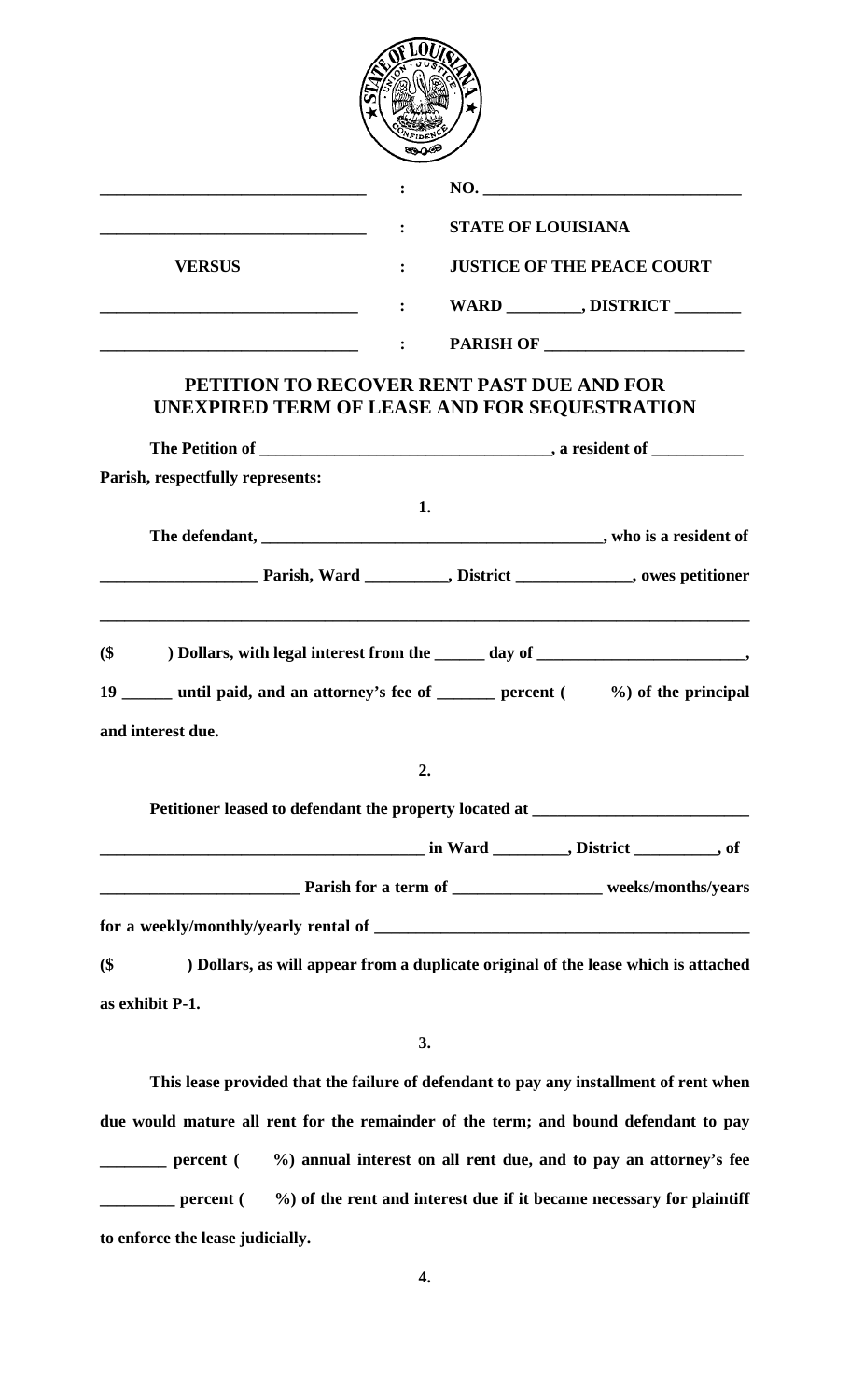The rent which became due under the lease on the \_\_\_\_ day of \_\_\_\_\_\_\_\_\_, 19 \_\_\_, is unpaid; and by virtue of the acceleration clause mentioned above, all of the rent for the **unexpired term of the lease has now become due.** 

**5.** 

**Petitioner has a lessor's privilege to secure its claim for rent due on all movables in the leased premises. All of the movables on which petitioner has a privilege are in possession of defendant; and it is within defendant's power to, and petitioner has good reason to believe that defendant will, conceal, dispose of, or remove these movables from the territorial jurisdiction of this Court during the pendency of this suit. To protect petitioner's rights, it is necessary that a sequestration issue, without bond, directing the constable and/or sheriff to seize all of the movables affected by petitioner's privilege, and to hold them subject to further order of the Court.** 

 **WHEREFORE, petitioner prays for:** 

| (1) | The issuance of a writ of sequestration, without bond and according to law,     |
|-----|---------------------------------------------------------------------------------|
|     | directing the constable and/or sheriff to seize, and to hold subject to further |
|     | order of the court, all of the movables in the premises located at _____, Ward  |
|     | _, Parish of _<br>, District $\_$                                               |

**(2) Judgement favor of petitioner and against defendant, for the sum of** 

 **(\$ ) Dollars, with \_\_\_\_\_\_\_ percent ( %) annual interest from the \_\_\_\_\_\_\_\_\_\_ day of \_\_\_\_\_\_\_\_\_\_\_, 19 \_\_\_\_\_\_, until paid, and an attorney's** 

**\_\_\_\_\_\_\_\_\_\_\_\_\_\_\_\_\_\_\_\_\_\_\_\_\_\_\_\_\_\_\_\_\_\_\_\_\_\_\_\_\_\_\_\_\_\_\_\_\_\_\_\_\_\_\_\_\_\_\_\_\_\_\_\_\_\_** 

**fee of \_\_\_\_\_\_\_\_ percent ( %) of the principal and interest due; and** 

**(3) Further judgment maintaining the Writ Sequestration, and recognizing petitioner's lessor's privilege on the property sequestered.** 

 $\overline{\phantom{a}}$  , which is a set of  $\overline{\phantom{a}}$  , which is a set of  $\overline{\phantom{a}}$  , which is a set of  $\overline{\phantom{a}}$  , which is a set of  $\overline{\phantom{a}}$  , which is a set of  $\overline{\phantom{a}}$  , which is a set of  $\overline{\phantom{a}}$  , which is a set

**SERVICE INFORMATION:** Respectfully submitted,

 **Signature of Petitioner** 

## **AFFIDAVIT**

## **STATE OF LOUISIANA**

PARISH OF